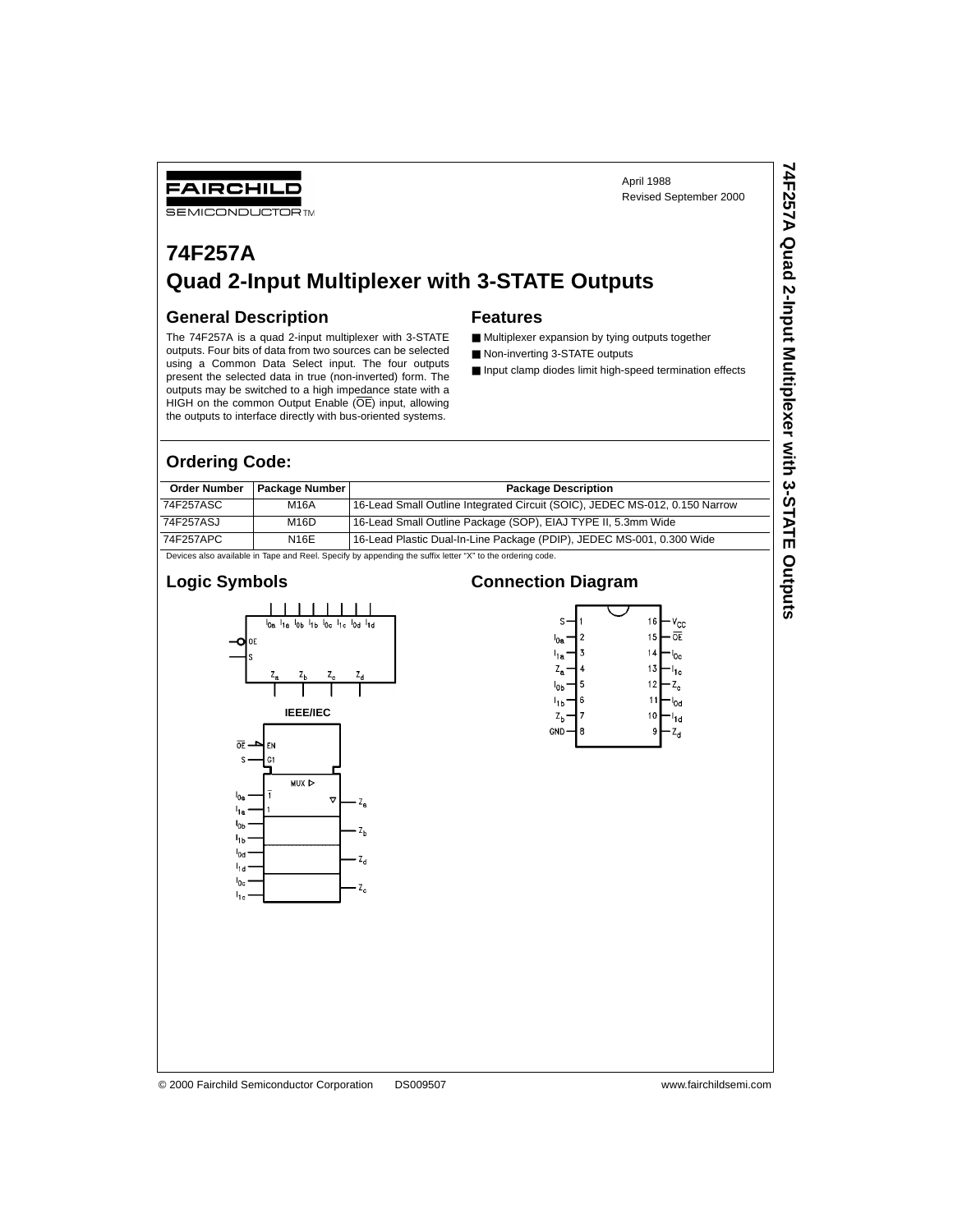#### **Unit Loading/Fan Out**

| <b>Pin Names</b>    |                                          | U.L.            | Input $I_{\text{H}}/I_{\text{H}}$       |  |  |
|---------------------|------------------------------------------|-----------------|-----------------------------------------|--|--|
|                     | <b>Description</b>                       | <b>HIGH/LOW</b> | Output I <sub>OH</sub> /I <sub>OL</sub> |  |  |
| S                   | Common Data Select Input                 | 1.0/1.0         | 20 uA/-0.6 mA                           |  |  |
| $\overline{OE}$     | 3-STATE Output Enable Input (Active LOW) | 1.0/1.0         | 20 µA/-0.6 mA                           |  |  |
| $I_{0a}$ - $I_{0d}$ | Data Inputs from Source 0                | 1.0/1.0         | 20 µA/-0.6 mA                           |  |  |
| $I_{1a} - I_{1d}$   | Data Inputs from Source 1                | 1.0/1.0         | 20 µA/-0.6 mA                           |  |  |
| $Z_a - Z_d$         | 3-STATE Multiplexer Outputs              | 150/40 (33.3)   | $-3$ mA/24 mA (20 mA)                   |  |  |

#### **Truth Table**

| Output    | <b>Select</b>        |               | Data |        |  |  |
|-----------|----------------------|---------------|------|--------|--|--|
| Enable    | Input                | <b>Inputs</b> |      | Output |  |  |
| <b>OE</b> | s                    | ı.            | ь,   | z      |  |  |
| н         | X                    | X             | X    | Z      |  |  |
|           | Н                    | X             | L    |        |  |  |
|           | Н                    | X             | н    | н      |  |  |
|           |                      | L             | X    |        |  |  |
| .         | $\ddot{\phantom{0}}$ | н             | Χ    | н      |  |  |

H = HIGH Voltage Level<br>L = LOW Voltage Level

 $X = Immateria$ 

Z = High Impedance

#### **Functional Description**

The 74F257A is a quad 2-input multiplexer with 3-STATE outputs. It selects four bits of data from two sources under control of a Common Data Select input. When the Select input is LOW, the  $I_{0x}$  inputs are selected and when Select is HIGH, the  $I_{1x}$  inputs are selected. The data on the selected inputs appears at the outputs in true (noninverted) form. The device is the logic implementation of a 4-pole, 2-position switch where the position of the switch is determined by the logic levels supplied to the Select input. The logic equation for the outputs is shown below:

$$
Z_n = \overline{OE} \cdot (I_n \cdot S + I_{on} \cdot \overline{S})
$$

When the Output Enable input  $(\overline{OE})$  is HIGH, the outputs are forced to a high impedance OFF state. If the outputs are tied together, all but one device must be in the high impedance state to avoid high currents that would exceed the maximum ratings. Designers should ensure the Output Enable signals to 3-STATE devices whose outputs are tied together are designed so there is no overlap.



www.fairchildsemi.com 2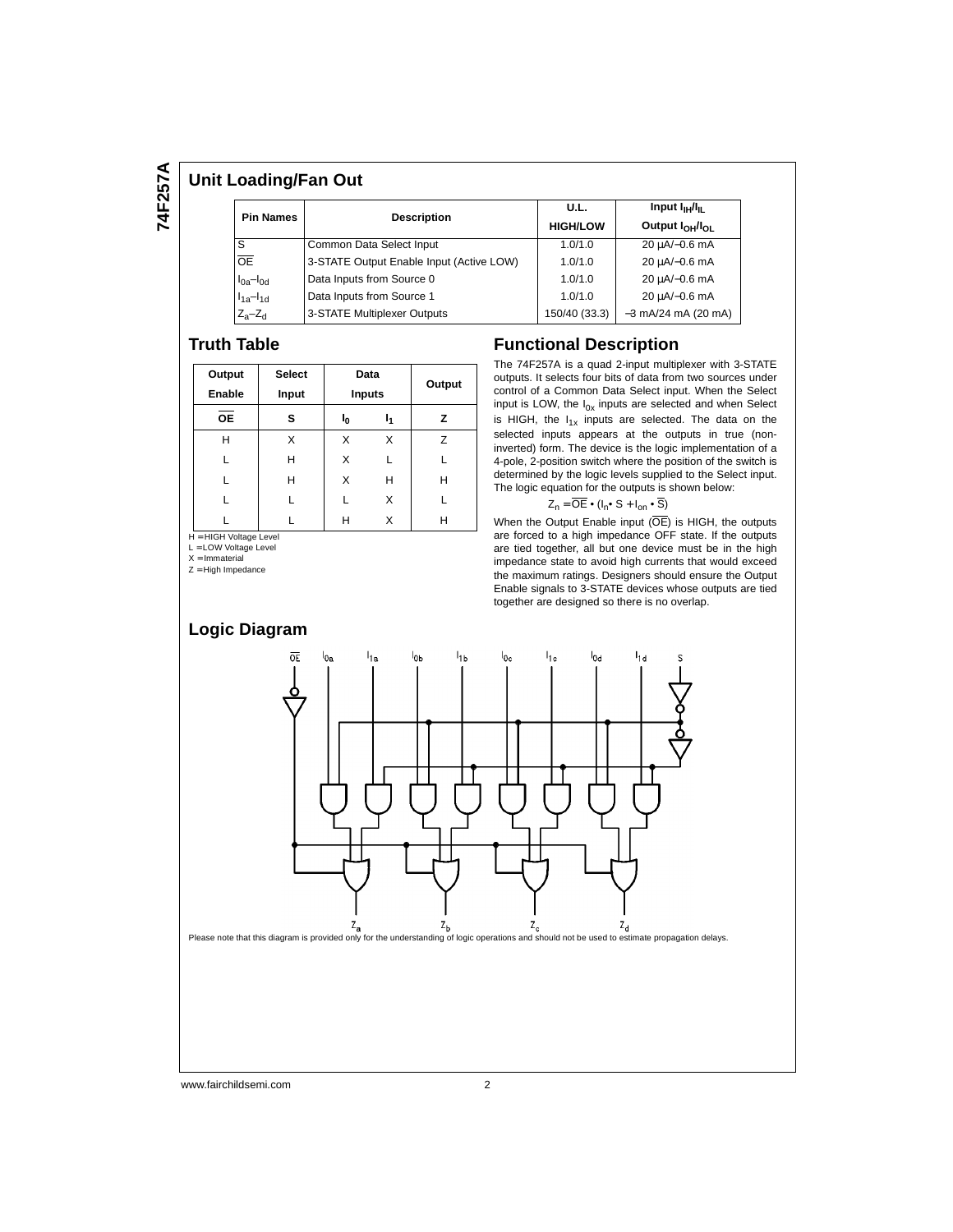#### **Absolute Maximum Ratings**(Note 1) **Recommended Operating**

| Storage Temperature                         | $-65^{\circ}$ C to $+150^{\circ}$ C |  |  |  |  |
|---------------------------------------------|-------------------------------------|--|--|--|--|
| Ambient Temperature under Bias              | $-55^{\circ}$ C to $+125^{\circ}$ C |  |  |  |  |
| Junction Temperature under Bias             | $-55^{\circ}$ C to $+150^{\circ}$ C |  |  |  |  |
| V <sub>CC</sub> Pin Potential to Ground Pin | $-0.5V$ to $+7.0V$                  |  |  |  |  |
| Input Voltage (Note 2)                      | $-0.5V$ to $+7.0V$                  |  |  |  |  |
| Input Current (Note 2)                      | $-30$ mA to $+5.0$ mA               |  |  |  |  |
| Voltage Applied to Output                   |                                     |  |  |  |  |
| in HIGH State (with $V_{CC} = 0V$ )         |                                     |  |  |  |  |
| <b>Standard Output</b>                      | $-0.5V$ to $V_{CC}$                 |  |  |  |  |
| 3-STATE Output                              | $-0.5V$ to $+5.5V$                  |  |  |  |  |
| <b>Current Applied to Output</b>            |                                     |  |  |  |  |
| in LOW State (Max)                          | twice the rated $I_{\Omega}$ (mA)   |  |  |  |  |
| ESD Last Passing Voltage (Min)              | 4000V                               |  |  |  |  |
|                                             |                                     |  |  |  |  |

# **Conditions**

Free Air Ambient Temperature 0°C to +70°C Supply Voltage  $+4.5V$  to  $+5.5V$  74F257A **74F257A**

**Note 1:** Absolute maximum ratings are values beyond which the device may be damaged or have its useful life impaired. Functional operation under these conditions is not implied.

**Note 2:** Either voltage limit or current limit is sufficient to protect inputs.

## **DC Electrical Characteristics**

| Symbol           | Parameter                    |                       | <b>Min</b> | Typ  | Max    | Units          | $V_{\rm CC}$            | <b>Conditions</b>                 |
|------------------|------------------------------|-----------------------|------------|------|--------|----------------|-------------------------|-----------------------------------|
| $V_{\text{IH}}$  | Input HIGH Voltage           |                       | 2.0        |      |        | $\vee$         |                         | Recognized as a HIGH Signal       |
| $V_{IL}$         | Input LOW Voltage            |                       |            |      | 0.8    | $\overline{V}$ |                         | Recognized as a LOW Signal        |
| $V_{CD}$         | Input Clamp Diode Voltage    |                       |            |      | $-1.2$ | $\overline{V}$ | Min                     | $I_{IN} = -18$ mA                 |
| $V_{OH}$         | Output HIGH                  | 10% V <sub>CC</sub>   | 2.5        |      |        |                |                         | $I_{OH} = -1$ mA                  |
|                  | Voltage                      | 10% V <sub>CC</sub>   | 2.4        |      |        | $\vee$         | Min                     | $I_{OH} = -3$ mA                  |
|                  |                              | $5\%$ V <sub>CC</sub> | 2.7        |      |        |                |                         | $I_{OH} = -1$ mA                  |
|                  |                              | 5% V <sub>CC</sub>    | 2.7        |      |        |                |                         | $I_{OH} = -3$ mA                  |
| $V_{OL}$         | Output LOW Voltage           | $10\%$ $V_{C}$        |            |      | 0.5    | $\vee$         | Min                     | $I_{OL} = 24 \text{ mA}$          |
| ŀн               | Input HIGH                   |                       |            |      | 5.0    | μA             | Max                     | $V_{IN} = 2.7V$                   |
|                  | Current                      |                       |            |      |        |                |                         |                                   |
| $I_{\rm BVI}$    | Input HIGH Current           |                       |            |      | 7.0    | μA             | Max                     | $V_{IN} = 7.0V$                   |
|                  | <b>Breakdown Test</b>        |                       |            |      |        |                |                         |                                   |
| $I_{CEX}$        | Output HIGH                  |                       |            |      | 50     | μA             | Max                     | $V_{OUT} = V_{CC}$                |
|                  | Leakage Current              |                       |            |      |        |                |                         |                                   |
| $V_{ID}$         | Input Leakage                |                       | 4.75       |      |        | $\vee$         | 0.0                     | $I_{ID} = 1.9 \mu A$              |
|                  | Test                         |                       |            |      |        |                |                         | All Other Pins Grounded           |
| $I_{OD}$         | Output Leakage               |                       |            |      | 3.75   | μA             | 0.0                     | $V_{\text{ION}} = 150 \text{ mV}$ |
|                  | <b>Circuit Current</b>       |                       |            |      |        |                | All Other Pins Grounded |                                   |
| Ιμ.              | Input LOW Current            |                       |            |      | $-0.6$ | mA             | Max                     | $V_{IN} = 0.5V$                   |
| $I_{OZH}$        | Output Leakage Current       |                       |            |      | 50     | μA             | Max                     | $V_{OIII} = 2.7V$                 |
| $I_{OZL}$        | Output Leakage Current       |                       |            |      | $-50$  | μA             | Max                     | $V_{\text{OUT}} = 0.5V$           |
| $I_{OS}$         | Output Short-Circuit Current |                       | $-60$      |      | $-150$ | mA             | Max                     | $V_{OIIT} = 0V$                   |
| l <sub>zz</sub>  | <b>Bus Drainage Test</b>     |                       |            |      | 500    | μA             | 0.0V                    | $V_{OIIT} = 5.25V$                |
| $I_{\text{CCH}}$ | Power Supply Current         |                       |            | 9.0  | 15     | mA             | Max                     | $V_{\Omega}$ = HIGH               |
| $I_{\rm CCL}$    | Power Supply Current         |                       |            | 14.5 | 22     | mA             | Max                     | $V_0 = LOW$                       |
| $I_{CCZ}$        | Power Supply Current         |                       |            | 15   | 23     | mA             | Max                     | $V_O = HIGH Z$                    |